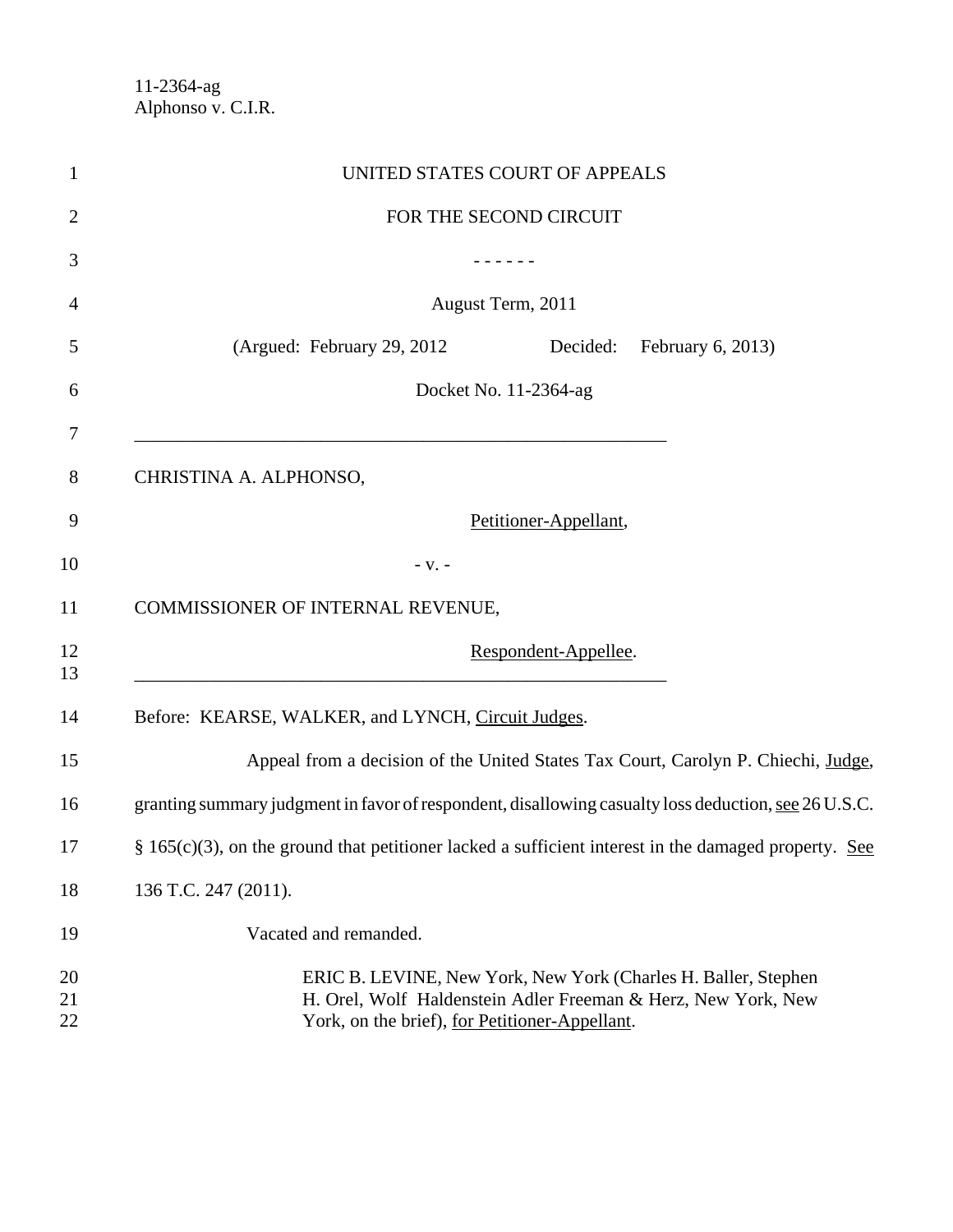MARION E.M. ERICKSON, Tax Division, Department of Justice, Washington, D.C. (Tamara W. Ashford, Deputy Assistant Attorney General, Michael J. Haungs, Attorney, Tax Division, Department of Justice, Washington, D.C., on the brief), for Respondent-Appellee.

### KEARSE, Circuit Judge:

 Petitioner Christina A. Alphonso, a tenant-stockholder of a cooperative housing corporation, appeals from a decision of the United States Tax Court, Carolyn P. Chiechi, Judge, denying her petition for a redetermination of a deficiency determination by the Commissioner of Internal Revenue ("Commissioner") based on his rejection of Alphonso's claim of a casualty loss deduction for her share of the cost of repairs associated with the collapse of a retaining wall on the cooperative's property. The tax court granted the Commissioner's motion for summary judgment, ruling that Alphonso held no property interest in the cooperative's grounds sufficient to entitle her to the claimed deduction. On appeal, Alphonso contends that her right to use the grounds and to exclude persons who are not tenants or the guests of tenants, coupled with her obligations as a tenant- stockholder under the cooperative lease, constituted a property interest in the land sufficient to entitle 16 her to the claimed deduction. For the reasons that follow, we conclude that Alphonso had a sufficient property interest, and we remand for further proceedings to permit the tax court to address the other ground asserted by the Commissioner for the deficiency determination.

#### 19 I. BACKGROUND

 Alphonso is a tenant-stockholder of Castle Village Owners Corp. ("Castle Village"), a New York cooperative housing corporation (or "co-op"), as defined in § 216(b) of the Internal Revenue Code ("I.R.C." or "Code"). Castle Village owns a tract of land in Manhattan on which several high-rise residential buildings have been erected (collectively, the "complex").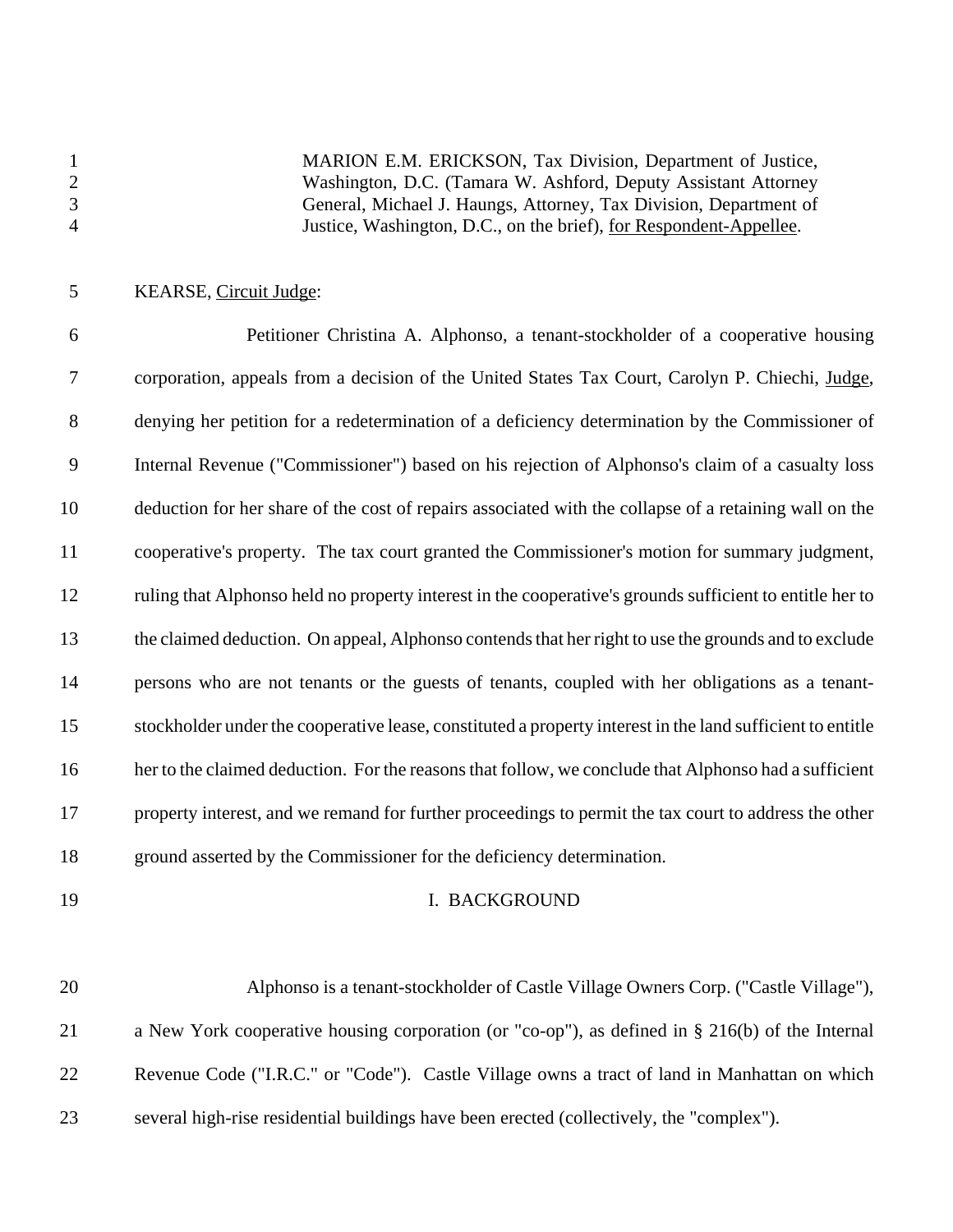# A. The Collapse of the Wall

| $\overline{2}$                                  | The observable events leading to this litigation are not in dispute and are set out in the                                                                                                                                                                                                                                      |
|-------------------------------------------------|---------------------------------------------------------------------------------------------------------------------------------------------------------------------------------------------------------------------------------------------------------------------------------------------------------------------------------|
| 3                                               | tax court's opinion, reported at 136 T.C. 247 (2011), as follows:                                                                                                                                                                                                                                                               |
| $\overline{4}$<br>5<br>6<br>$\overline{7}$<br>8 | The Castle Village complex included a retaining wall (Castle Village<br>retaining wall) that Castle Village owned. That retaining wall, which was<br>approximately 70 feet high and approximately 250 feet wide, separated the<br>Castle Village complex from certain public roads approximately 65 feet below<br>that complex. |
| 9<br>10<br>11                                   | On May 12, 2005, the Castle Village retaining wall collapsed, causing<br>rocks and soil to fall onto the public roads below the Castle Village complex.<br>The collapse of that retaining wall caused significant damage.                                                                                                       |
| 12<br>13<br>14<br>15                            | Castle Village levied an assessment against each of its stockholders,<br>including petitioner, with respect to the damage caused by the collapse of the<br>Castle Village retaining wall. The assessment that Castle Village levied<br>against petitioner was \$26,390 (Castle Village assessment), which she paid.             |
| 16                                              | 136 T.C. at 253.                                                                                                                                                                                                                                                                                                                |
| 17                                              | In her 2005 income tax return, Alphonso listed a casualty loss of \$26,390, and after                                                                                                                                                                                                                                           |
| 18                                              | making reductions required by $\S 165(h)(1)$ and (2) of the Code, she claimed a casualty loss deduction                                                                                                                                                                                                                         |
| 19                                              | of \$23,188. Alphonso is one of approximately 200 Castle Village tenant-stockholders who have                                                                                                                                                                                                                                   |
| 20                                              | claimed a casualty loss deduction on their respective income tax returns as a result of Castle Village                                                                                                                                                                                                                          |
| 21                                              | assessments on them for their respective shares of the costs associated with repair of the retaining                                                                                                                                                                                                                            |
| 22                                              | wall.                                                                                                                                                                                                                                                                                                                           |
| 23                                              | The Commissioner disallowed Alphonso's deduction and assessed a deficiency of                                                                                                                                                                                                                                                   |
| 24                                              | \$3,059, stating as follows:                                                                                                                                                                                                                                                                                                    |
| 25<br>26                                        | The loss does not qualify as a casualty loss under section $165(c)(3)$ of the<br>Internal Revenue Code A loss from a casualty arises from an event due                                                                                                                                                                          |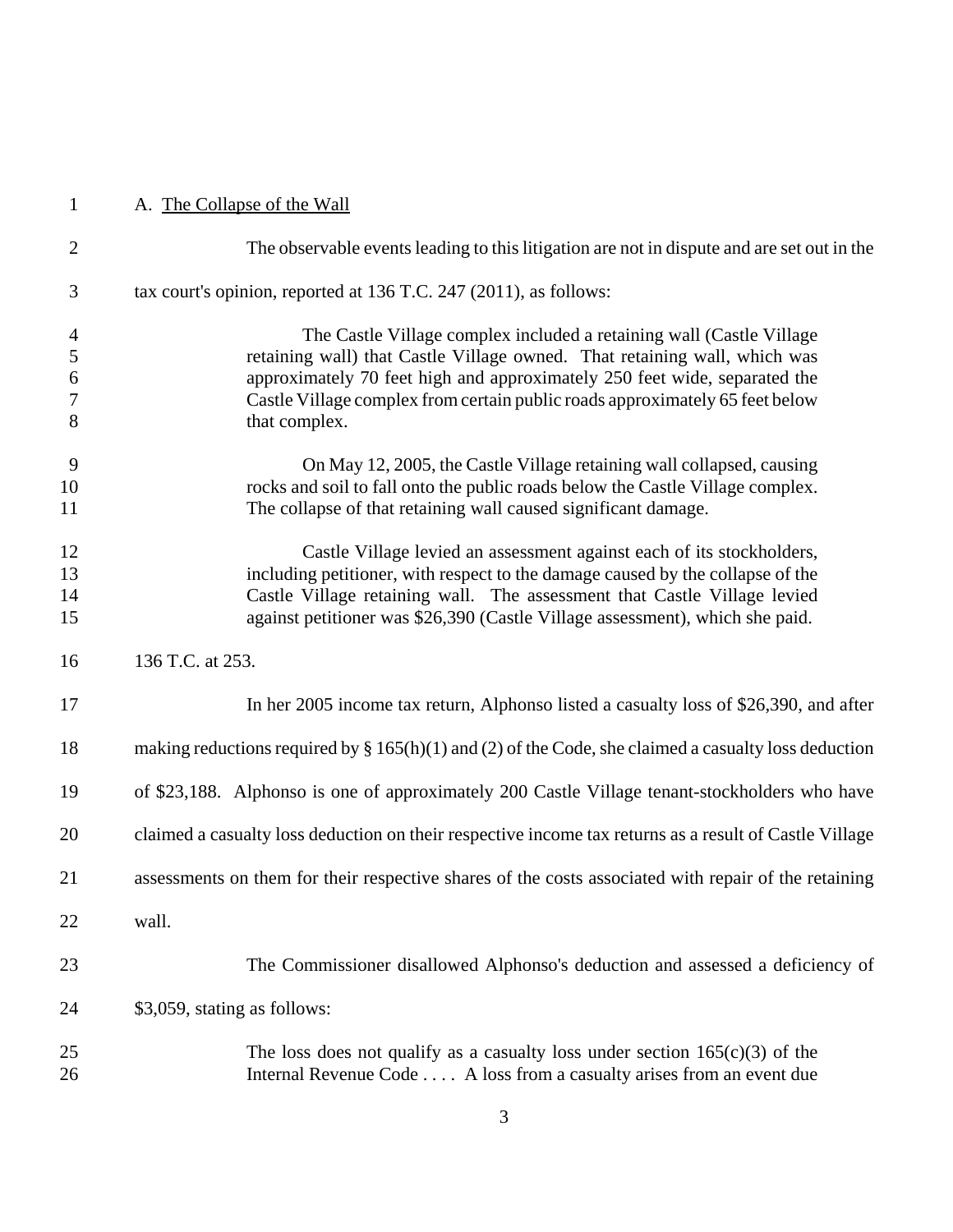to some sudden, unexpected or unusual cause. Damages caused from gradual erosion or inundation is not a casualty loss. The cause of the collapse of the Castle Village Retainer Wall was determined to be the result of a gradual weakening of the wall.

- (Internal Revenue Service Notice of Deficiency dated April 23, 2008.)
- 

## B. Proceedings in the Tax Court

 Alphonso filed a petition in the tax court for a redetermination to eliminate the deficiency assessment on the ground that she was entitled to the claimed casualty loss deduction. The Commissioner filed a six-paragraph answer that, in general, simply denied Alphonso's entitlement; he later filed an amended answer in which he added the contention that Alphonso was not entitled to the claimed deduction because "the collapse occurred on Castle Village property," and thus "any casualty loss deduction must be claimed by the corporation, and not by the stockholders" (Amended Answer ¶ 15; see id. ¶¶ 7-14, 16).

 Reserving the right to pursue his original contention that the collapse of the retaining 15 wall did not qualify as a casualty within the meaning of § 165(c)(3), the Commissioner moved for summary judgment solely on the ground that Alphonso was not entitled to the deduction because the 17 land was owned by Castle Village. (See Commissioner's Motion for Summary Judgment ("Motion") at 6 n.4 (stating that if the court agreed, it need not reach the Commissioner's original basis for disallowing the deduction).) The Commissioner argued that although Alphonso "had the ability to use common areas of Castle Village, . . . at no point did she have an ownership interest in Castle 21 Village property beyond the proprietary lease she received as a shareholder of Castle Village." (Id. at 7-8.) He argued that deductions are allowed only as Congress has specifically provided; and that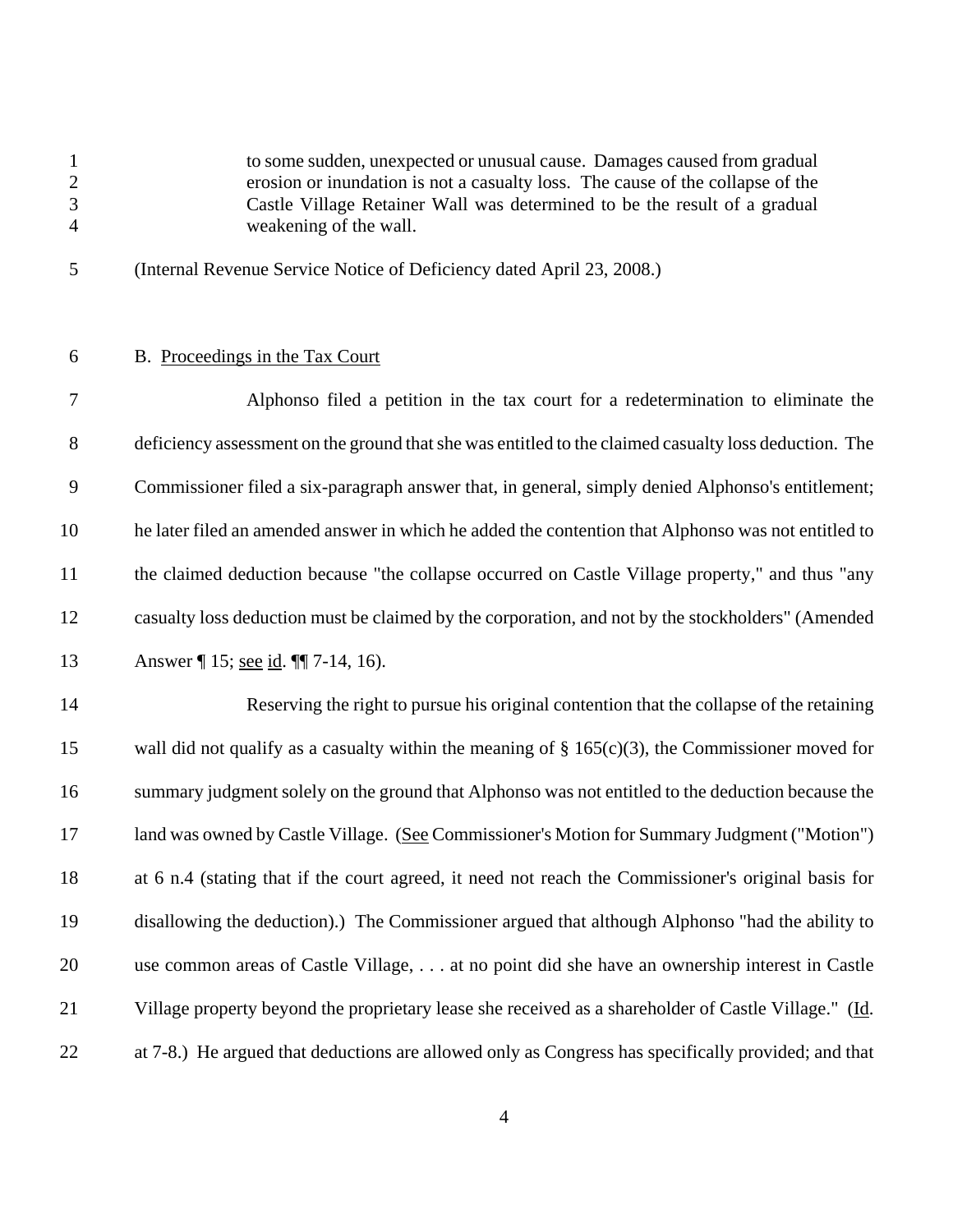| $\mathbf{1}$                                             | while Congress provided in § 216(a) of the Code that tenant-stockholders of a cooperative housing                                                                                                                                                                                                                                                                                                                                                                                                                                                                                                                                                                                                                                                                                                                           |
|----------------------------------------------------------|-----------------------------------------------------------------------------------------------------------------------------------------------------------------------------------------------------------------------------------------------------------------------------------------------------------------------------------------------------------------------------------------------------------------------------------------------------------------------------------------------------------------------------------------------------------------------------------------------------------------------------------------------------------------------------------------------------------------------------------------------------------------------------------------------------------------------------|
| $\overline{2}$                                           | corporation may take deductions for their respective shares of the real estate taxes and mortgage                                                                                                                                                                                                                                                                                                                                                                                                                                                                                                                                                                                                                                                                                                                           |
| 3                                                        | interest expense associated with the property owned by the corporation, that section did not state that                                                                                                                                                                                                                                                                                                                                                                                                                                                                                                                                                                                                                                                                                                                     |
| $\overline{4}$                                           | tenant-stockholders could take a deduction under $\S 165(c)(3)$ for the corporation's casualty losses.                                                                                                                                                                                                                                                                                                                                                                                                                                                                                                                                                                                                                                                                                                                      |
| 5                                                        | (See Motion at 9-10.)                                                                                                                                                                                                                                                                                                                                                                                                                                                                                                                                                                                                                                                                                                                                                                                                       |
| 6                                                        | In opposition to the motion, Alphonso submitted, inter alia, the Castle Village form                                                                                                                                                                                                                                                                                                                                                                                                                                                                                                                                                                                                                                                                                                                                        |
| $\tau$                                                   | proprietary lease ("Proprietary Lease"), "[which] the parties do not dispute is materially identical to                                                                                                                                                                                                                                                                                                                                                                                                                                                                                                                                                                                                                                                                                                                     |
| 8                                                        | the proprietary lease that petitioner and Castle Village executed," 136 T.C. at 248 n.3. She also                                                                                                                                                                                                                                                                                                                                                                                                                                                                                                                                                                                                                                                                                                                           |
| 9                                                        | submitted copies of the Castle Village certificate of incorporation, bylaws, and house rules. The                                                                                                                                                                                                                                                                                                                                                                                                                                                                                                                                                                                                                                                                                                                           |
| 10                                                       | Proprietary Lease states that Castle Village, as "Lessor," is "the owner of the land and the buildings                                                                                                                                                                                                                                                                                                                                                                                                                                                                                                                                                                                                                                                                                                                      |
| 11                                                       | erected thereon"; specifies the number of corporate shares owned by the "Lessee" ("co-op shares");                                                                                                                                                                                                                                                                                                                                                                                                                                                                                                                                                                                                                                                                                                                          |
| 12                                                       | and states that Castle Village leases to the Lessee a designated apartment, which is allocated to the                                                                                                                                                                                                                                                                                                                                                                                                                                                                                                                                                                                                                                                                                                                       |
| 13                                                       | apartment's occupant "exclusively." (Proprietary Lease at 1.) The Proprietary Lease also provides                                                                                                                                                                                                                                                                                                                                                                                                                                                                                                                                                                                                                                                                                                                           |
| 14                                                       | in part as follows:                                                                                                                                                                                                                                                                                                                                                                                                                                                                                                                                                                                                                                                                                                                                                                                                         |
| 15<br>16<br>17<br>18<br>19<br>20<br>21<br>22<br>23<br>24 | 1. (a) The rent (sometimes called maintenance) payable by the Lessee<br>for each year, or portion of a year, during the term shall equal that proportion<br>of the Lessor's cash requirements for such year, or portion of a year, which the<br>number of shares of Lessor allocated to the apartment bears to the total number<br>of shares of the Lessor issued and outstanding on the date of the determination<br>of such cash requirements. Such maintenance shall be payable in equal<br>monthly installments in advance on the first day of each month, unless the<br>Board of Directors of the Lessor (hereinafter called Directors) at the time of<br>its determination of the cash requirements shall otherwise direct. The Lessee<br>shall also pay such additional rent as may be provided for herein when due. |
| 25                                                       | $\cdots$                                                                                                                                                                                                                                                                                                                                                                                                                                                                                                                                                                                                                                                                                                                                                                                                                    |
| 26<br>27                                                 | (c) Whenever used herein the term "cash requirements" shall mean the<br>estimated amount in cash which the Directors shall from time to time in their                                                                                                                                                                                                                                                                                                                                                                                                                                                                                                                                                                                                                                                                       |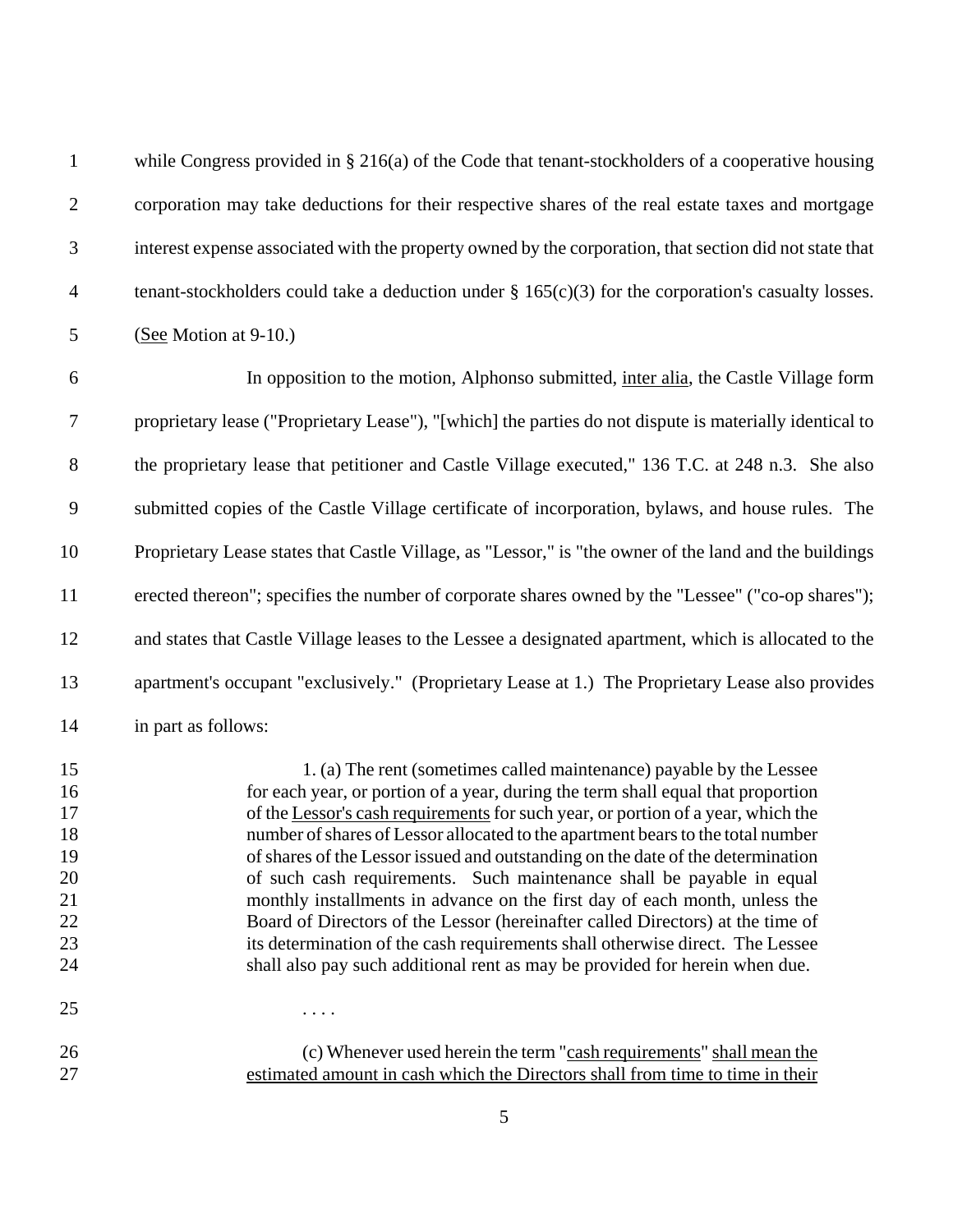| $\mathbf{1}$     | judgment determine to be necessary or proper for (1) the operation,                                     |
|------------------|---------------------------------------------------------------------------------------------------------|
| $\overline{c}$   | maintenance, care, alteration and improvement of the corporate property                                 |
| 3                | during the year or portion of the year for which such determination is made;                            |
| $\overline{4}$   | (2) the creation of such reserve for contingencies as they may deem proper;                             |
| 5                | and (3) the payment of any obligations, liabilities or expenses incurred or to                          |
| $\boldsymbol{6}$ | be incurred, after giving consideration to (i) income expected to be received                           |
| $\boldsymbol{7}$ | during such period (other than rent from proprietary lessees), and (ii) cash on                         |
| $\,8\,$          | hand which the Directors in their discretion may choose to apply. The                                   |
| 9                | Directors may from time to time modify their prior determination and increase                           |
| 10               | or diminish the amount previously determined as cash requirements of the                                |
| 11               | corporation for a year or portion thereof. No determination of cash                                     |
| 12               | requirements shall have any retroactive effect on the amount of the rent                                |
| 13               | payable by the Lessee for any period prior to the date of such determination.                           |
| 14               | All determinations of cash requirements shall be conclusive as to all lessees.                          |
| 15               | (Proprietary Lease at 1-2 (emphases added).)                                                            |
| 16               | Appended to the Proprietary Lease are "House Rules" (id. at 8), which may be                            |
| 17               | amended from time to time by the Board of Directors as "deem[ed] necessary in respect to the            |
| 18               | apartment building of the Corporation for the health, safety and convenience of the shareholder-        |
| 19               | tenants" (Castle Village By-Laws, art. III, sec. 8). The Proprietary Lease is "subject to such House    |
| 20               | Rules"; and "when a copy" of those rules "has been furnished to the Lessee," the House Rules are        |
| 21               | deemed "part [] of [the Proprietary Lease]." (Proprietary Lease at 8.) As set forth in Castle Village's |
| 22               | 2003 handbook, the House Rules provide, inter alia, that "[t]he grounds of Castle Village include       |
| 23               | beautifully landscaped gardens and a children's playground. Use of these areas is limited to building   |
| 24               | residents and their guests." (Handbook at 14 (emphasis added).)                                         |
| 25               | Alphonso argued that she held "property rights in the use of the apartment and related                  |
| 26               | grounds, so that [her] loss was the damage to the grounds which directly affected the apartments and    |
| 27               | the inability to use the related grounds." (Alphonso's Opposition to Respondent's Motion for Summary    |

Judgment ("Opposition"), at 8.) She also pointed out that notwithstanding the specification in I.R.C.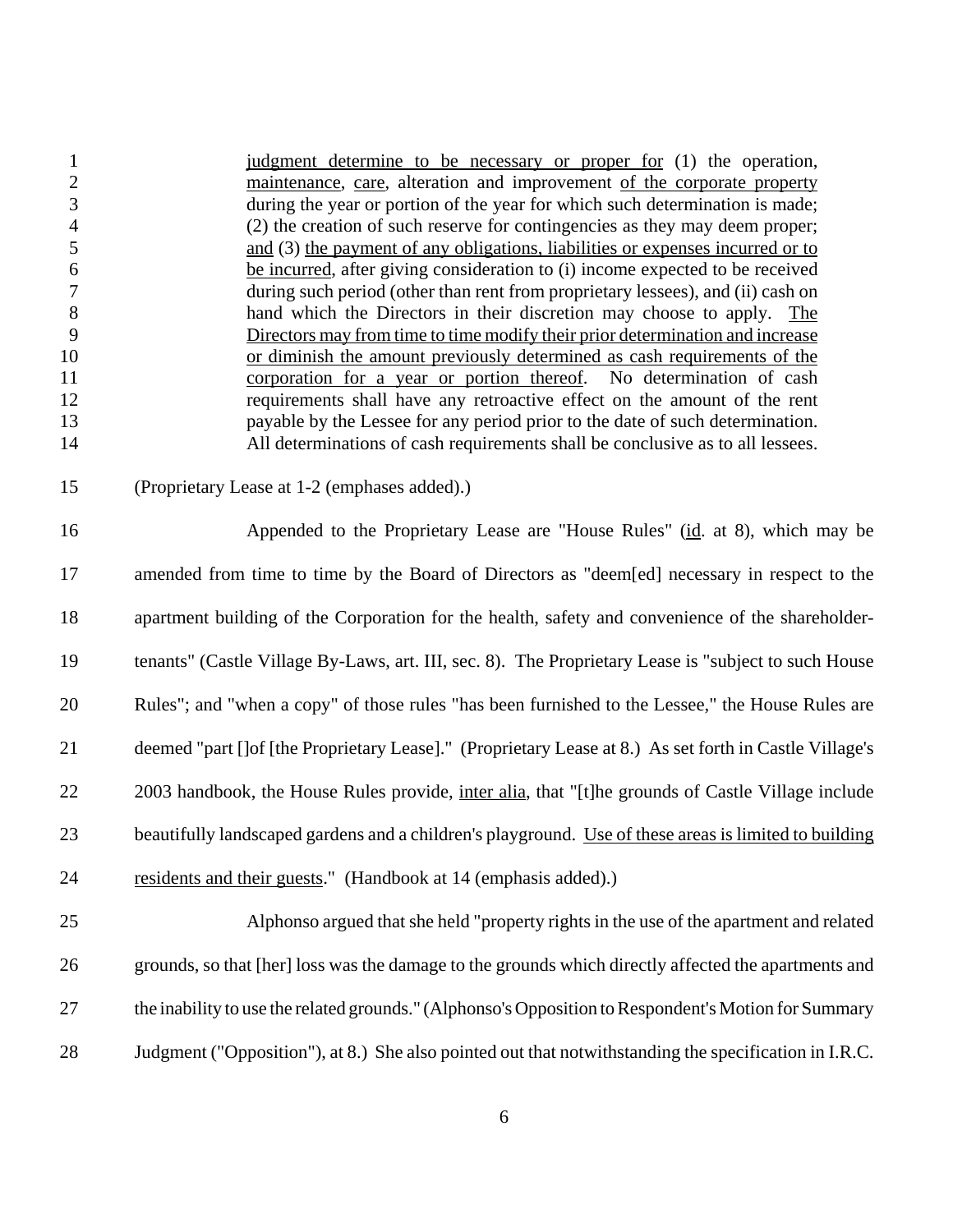| $\mathbf{1}$   | § 216 of only two deductions available to tenant-stockholders for the cooperative housing                 |
|----------------|-----------------------------------------------------------------------------------------------------------|
| $\overline{2}$ | corporations' expenses ( <i>i.e.</i> , real estate taxes and mortgage interest), tenant-shareholders of   |
| 3              | cooperative housing corporations who meet certain residence requirements "enjoy several other             |
| $\overline{4}$ | homeowner-type benefits not specifically enumerated in I.R.C. § 216," such as the right to deduct         |
| $\mathfrak{S}$ | as qualified residence interest any interest paid on personal debt secured by their co-op shares, and     |
| 6              | the right to exclude from taxable income the first \$250,000 of gain realized on the sale of such shares. |
| $\tau$         | (Opposition at 10-11.)                                                                                    |
| $8\,$          | The tax court granted the Commissioner's motion for summary judgment, "reject[ing]                        |
| $\mathbf{9}$   | [Alphonso's] assertions regarding her alleged property interest in the common areas and the               |
| 10             | common grounds of the Castle Village complex that she claims entitles her to a casualty loss              |
| 11             | deduction." 136 T.C. at 259. The court noted that $\S$ 165(a) and (c)(3) allow an individual taxpayer     |
| 12             | to deduct nonbusiness "losses of property if such losses arise from [a] casualty." 136 T.C.               |
| 13             | at 255 (internal quotation marks omitted). The court also noted that while "[g]enerally, only the         |
| 14             | owner of the property damaged by a casualty is entitled to a deduction for a casualty loss sustained      |
| 15             | to that property," id. (emphasis added), "[w]here a taxpayer has a leasehold interest in property that    |
| 16             | is damaged by a casualty, the taxpayer is entitled to deduct a casualty loss sustained to that leasehold  |
| 17             | interest. Towers v. Commissioner, 24 T.C. 199, 239, 1955 WL 562 (1955), affd. on this issue sub           |
| 18             | nom. Bonney v. Commissioner, 247 F.2d 237 (2d Cir. 1957)." 136 T.C. at 255.                               |
| 19             | The tax court ruled that Alphonso's case, however, was governed by West v. United                         |
| 20             | States, 163 F.Supp. 739 (E.D. Pa. 1958) ("West"), aff'd, 259 F.2d 704 (3d Cir. 1958), in which "the       |
| 21             | taxpayer was a member of an incorporated social club (corporation)," which owned a large tract of         |
| 22             | land on which the corporation constructed a dam, creating an artificial lake, 136 T.C. at 255. The        |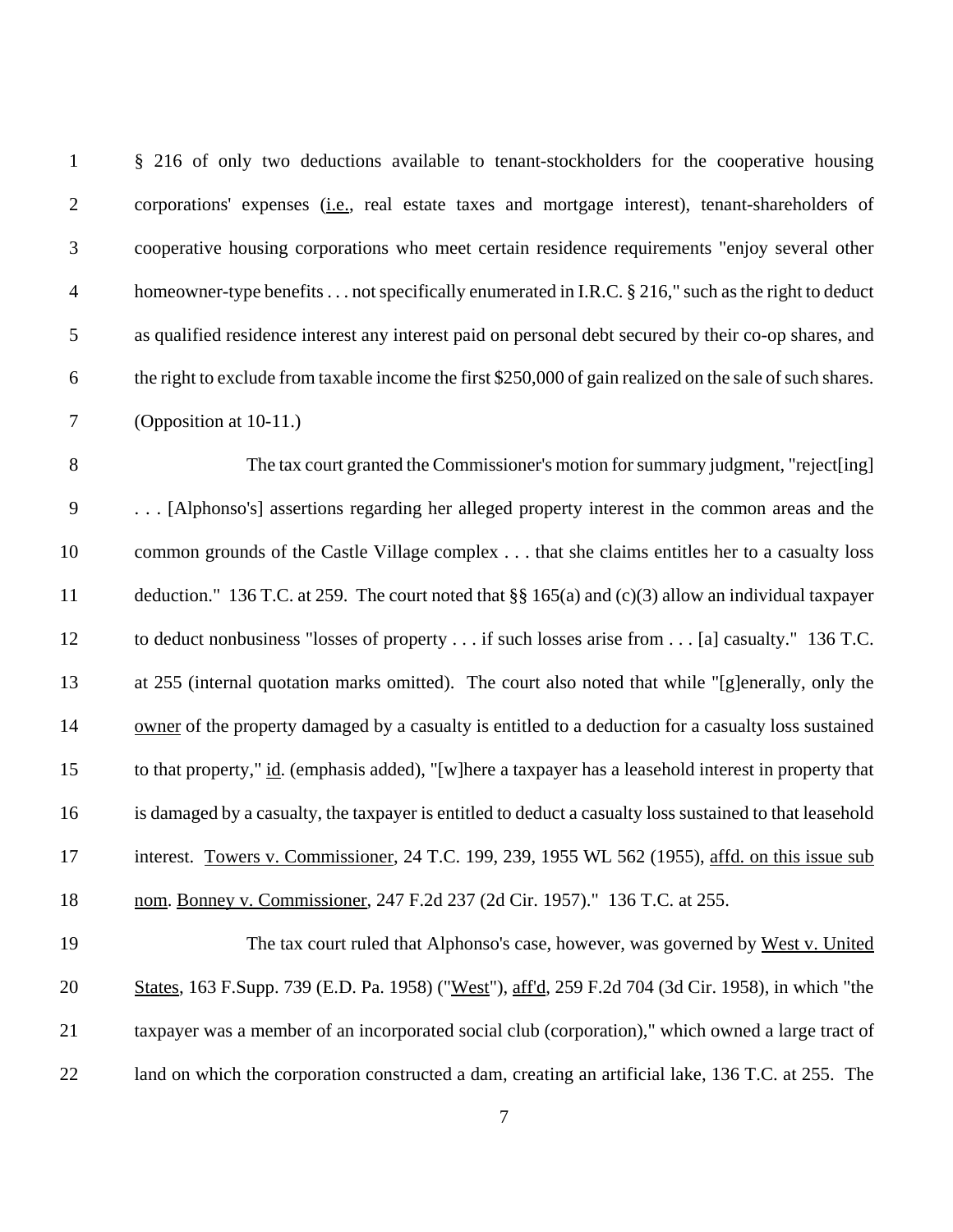| $\mathbf{1}$                                 | members of the corporation were allowed to lease from the corporation lots on which they could build                                                                                                                                                                                                                                                                                                                                                                                                                                                               |
|----------------------------------------------|--------------------------------------------------------------------------------------------------------------------------------------------------------------------------------------------------------------------------------------------------------------------------------------------------------------------------------------------------------------------------------------------------------------------------------------------------------------------------------------------------------------------------------------------------------------------|
| $\overline{2}$                               | cottages; and as members of the corporation they were allowed to use the lake, see id. at 255-56 ("The                                                                                                                                                                                                                                                                                                                                                                                                                                                             |
| 3                                            | lease that the taxpayer executed with the corporation gave the taxpayer only the right to use the lot.                                                                                                                                                                                                                                                                                                                                                                                                                                                             |
| $\overline{4}$                               | [163 F.Supp. at 741.] The taxpayer's membership in the corporation gave her (as well as the other                                                                                                                                                                                                                                                                                                                                                                                                                                                                  |
| 5                                            | members of that corporation) the right to use the property of the corporation, including the artificial                                                                                                                                                                                                                                                                                                                                                                                                                                                            |
| 6                                            | lake."). When a hurricane destroyed the dam, and thus the lake, the corporation imposed an                                                                                                                                                                                                                                                                                                                                                                                                                                                                         |
| $\tau$                                       | assessment on each member in order to pay for rebuilding the dam and restoring the lake. The West                                                                                                                                                                                                                                                                                                                                                                                                                                                                  |
| 8                                            | taxpayer sought a tax refund based on the availability of a casualty loss deduction for the assessment                                                                                                                                                                                                                                                                                                                                                                                                                                                             |
| 9                                            | imposed on her. The tax court in the present case noted that the court in West rejected the refund                                                                                                                                                                                                                                                                                                                                                                                                                                                                 |
| 10                                           | claim because the proprietary lease had not granted members the right to use the lake; the taxpayer                                                                                                                                                                                                                                                                                                                                                                                                                                                                |
| 11                                           | had a right to use the lake only as a member of the club. The tax court quoted the West rationale as                                                                                                                                                                                                                                                                                                                                                                                                                                                               |
| 12                                           | follows:                                                                                                                                                                                                                                                                                                                                                                                                                                                                                                                                                           |
| 13<br>14<br>15<br>16<br>17<br>18<br>19<br>20 | "Plaintiff clearly has a property interest in her leasehold and in<br>the cottage built on it. She has no property interest, however, in the<br>dam or lake. Her right to use corporate property comes solely and<br>entirely from her membership. This right is conferred by the corporate<br>charter and by-laws. Her claim to a casualty loss deduction would<br>have more force if her rights in the lake were granted by the lease. In<br>that case her property interest in the leasehold might well be<br>considered to extend to an easement in the lake." |
| 21                                           | 136 T.C. at 256 (quoting West, 163 F.Supp. at 741).                                                                                                                                                                                                                                                                                                                                                                                                                                                                                                                |
| 22                                           | The tax court ruled that "the facts in the instant case are analogous to the facts in West"                                                                                                                                                                                                                                                                                                                                                                                                                                                                        |
| 23                                           | and required the same result. 136 T.C. 261. Having reviewed the documents submitted by Alphonso,                                                                                                                                                                                                                                                                                                                                                                                                                                                                   |
| 24                                           | the court stated that                                                                                                                                                                                                                                                                                                                                                                                                                                                                                                                                              |
| 25<br>26                                     | [w] e find nothing in those documents that allows us to conclude that petitioner<br>possessed a leasehold interest, an easement, or any other property interest in                                                                                                                                                                                                                                                                                                                                                                                                 |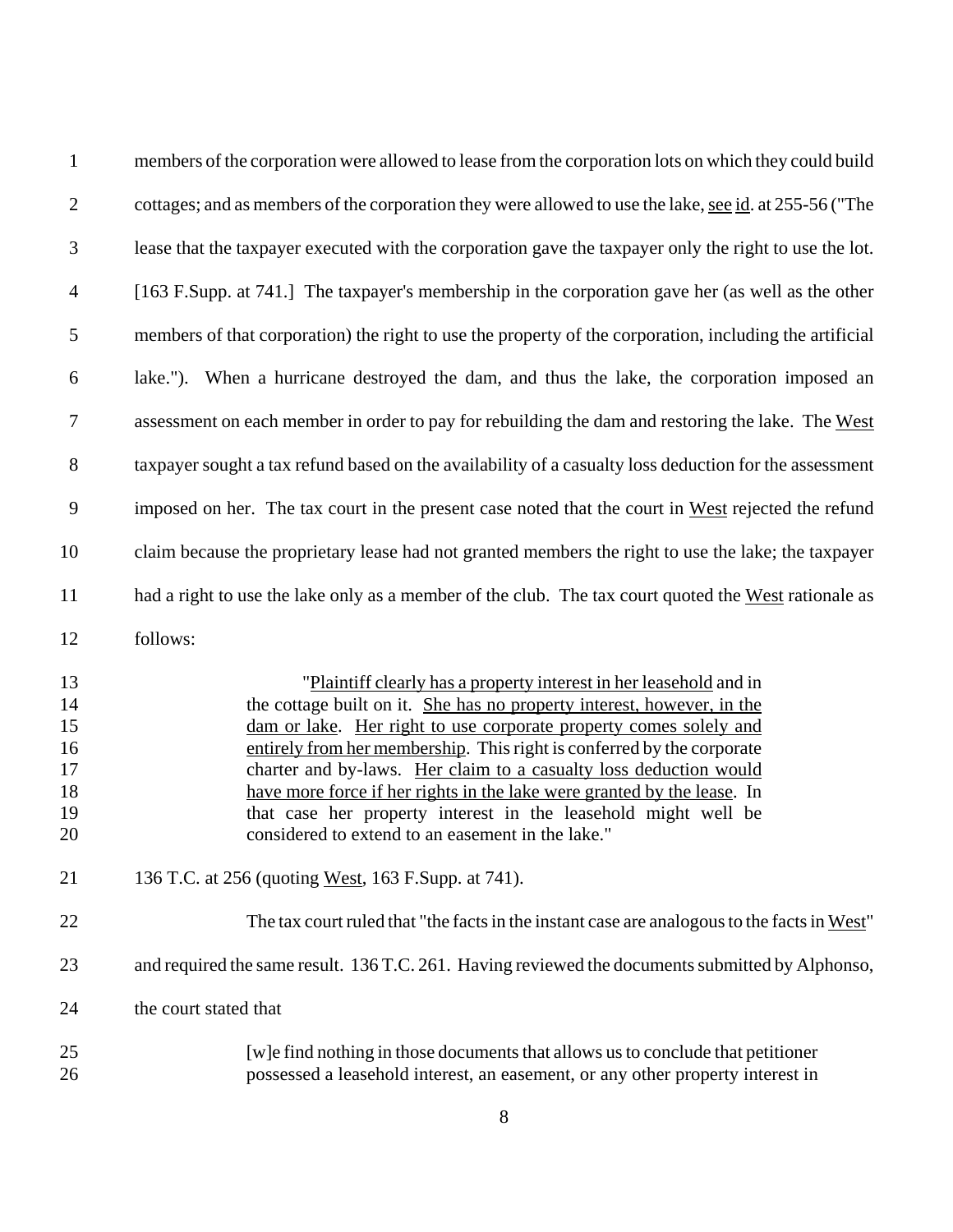| $\mathbf{1}$                   | the Castle Village grounds that entitles her to a deduction under section $165(a)$                                                                           |
|--------------------------------|--------------------------------------------------------------------------------------------------------------------------------------------------------------|
| $\overline{2}$                 | and $(c)(3)$ for damage to those grounds.                                                                                                                    |
| 3                              | 136 T.C. at 260. The court stated that the Proprietary Lease                                                                                                 |
| $\overline{4}$                 | did not provide that Castle Village leased to petitioner any portion of the                                                                                  |
| $\mathfrak{S}$                 | Castle Village grounds and did not provide that Castle Village granted to her                                                                                |
| $\sqrt{6}$<br>$\boldsymbol{7}$ | any other property interest in those grounds. Although petitioner, like the<br>other stockholders of Castle Village, had the right to use the Castle Village |
| $8\,$                          | grounds subject to the Castle Village board house rules regarding the use of                                                                                 |
| 9                              | those grounds that were made part of the model proprietary lease by paragraph                                                                                |
| 10                             | 13 thereof, we conclude that that lease and those rules did not grant to                                                                                     |
| 11                             | petitioner a leasehold interest, an easement, or any other property interest in                                                                              |
| 12                             | the Castle Village grounds that entitles her to a deduction under section 165(a)                                                                             |
| 13                             | and $(c)(3)$ for damage to those grounds.                                                                                                                    |
| 14                             | Id. (emphasis added); <u>see also id</u> . at 259-61 (reaching the same conclusion with respect to the Castle                                                |
| 15                             | Village corporate charter and bylaws).                                                                                                                       |
|                                |                                                                                                                                                              |
| 16                             | II. DISCUSSION                                                                                                                                               |
|                                |                                                                                                                                                              |
| 17                             | On appeal, Alphonso contends that the tax court erred in ruling that she held no                                                                             |
| 18                             | property interest in the Castle Village grounds sufficient to justify her claimed casualty loss deduction.                                                   |
| 19                             | She contends that the undisputed documentary evidence demonstrates that she--along with the other                                                            |
| 20                             | tenant-stockholders--possessed shared property rights in the Castle Village complex, that those rights                                                       |
| 21                             | were exclusive as against the general public, and that they constituted an equitable interest in the                                                         |
| 22                             | grounds sufficient to entitle her to the claimed casualty loss deduction.                                                                                    |
| 23                             | We "review the decisions of the Tax Court in the same manner and to the same                                                                                 |
| 24                             | extent as decisions of the district courts in civil actions tried without a jury." $26$ U.S.C. § 7482(a)(1).                                                 |
| 25                             |                                                                                                                                                              |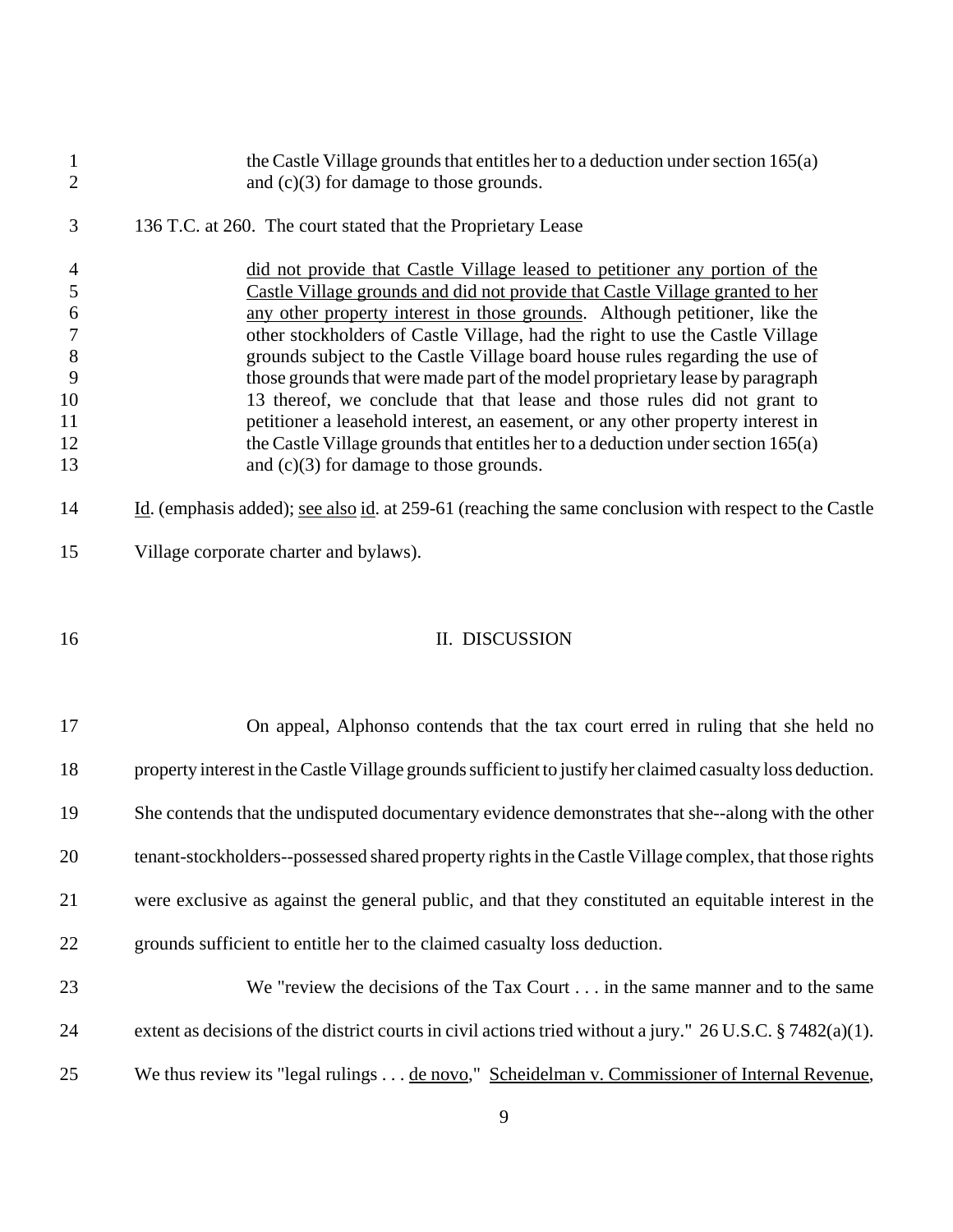682 F.3d 189, 193 (2d Cir. 2012), and we "owe no deference to the Tax Court's statutory interpretations," Madison Recycling Associates v. Commissioner of Internal Revenue, 295 F.3d 280, 285 (2d Cir. 2002) (internal quotation marks omitted). Under this standard, we conclude that Alphonso held a property interest in the Castle Village grounds sufficient to entitle her to the claimed casualty loss deduction--assuming that the collapse of the retaining wall qualifies as a casualty, a matter to be determined on remand.

#### A. Property, Tax Deductions, and Corporations in General

 Deductions under the Internal Revenue Code are a matter of "legislative grace" and are permitted "only as there is clear provision therefor." New Colonial Ice Co. v. Helvering, 292 U.S. 435, 440 (1934). Section 165 of the Code provides, in general, that "[t]here shall be allowed as a deduction any loss sustained during the taxable year and not compensated for by insurance or otherwise," I.R.C. § 165(a), but imposes limitations on the nature, see, e.g., id. § 165(c)(3), and amount, see id. § 165(h), of the deduction allowed. Subsection (c)(3) provides in pertinent part that 14 a deduction under subsection (a) is allowed for an individual taxpayer's nonbusiness "losses of 15 property . . . if such losses arise from fire, storm, shipwreck, or other casualty, or from theft." I.R.C. § 165(c)(3) (emphasis added).

 The term "property," however, is not defined in the Code. "[I]n the application of a federal revenue act, state law controls in determining the nature of the legal interest which the taxpayer had in the property." United States v. National Bank of Commerce, 472 U.S. 713, 722 (1985) (internal quotation marks omitted).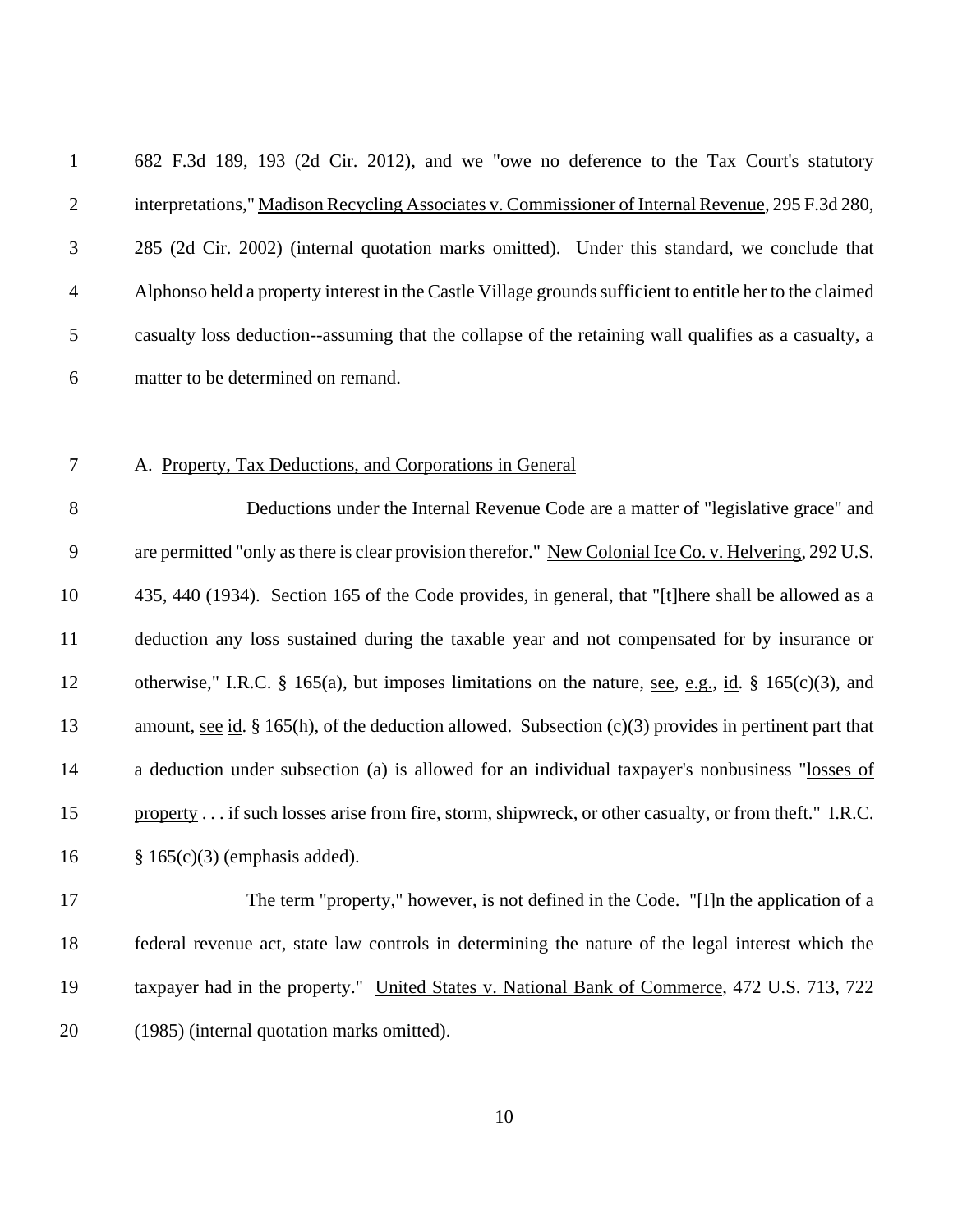This follows from the fact that the federal statute creates no property rights but merely attaches consequences, federally defined, to rights created under state law. . . . And those consequences are a matter left to federal law. . . . [O]nce it has been determined that state law creates sufficient interests in the [taxpayer] to satisfy the requirements of [the statute], state law is inoperative, and the tax consequences thenceforth are dictated by federal law. 7 Id. (internal quotation marks omitted). "In its essence, private property is the right of a person or a defined group of persons to use a thing and to exclude others from interfering for a time long enough to extract from the thing the benefits it is capable of affording." R. Cunningham, W. Stoebuck, & D. Whitman, The Law of Property, at iii (2d ed. 1993) ("Cunningham on Property") (emphases added). 11 It is undisputed that, as it relates to real estate, the term "property" encompasses more than ownership in fee simple and extends to a taxpayer's leasehold interest. Thus, under the 1939 Code, which, like the current Code, allowed an individual taxpayer a deduction for nonbusiness "losses . . . not compensated for by insurance or otherwise . . . of property . . . if the loss arises from fires, storms, shipwreck, or other casualty," 26 U.S.C. § 23(e)(3) (1939), the tax court held that Bonney, "a tenant, had acquired an interest in the real estate and was entitled to the possession of the leased premises which he occupied"; that "[a]s such, he had a property interest within the meaning of section 23(e)(3) of the Code"; and that it was "clear that the property was damaged, and Bonney's interest therein, as tenant, was affected by the casualty," Towers v. Commissioner of Internal Revenue, 24 T.C. 199, 239 (1955) ("Towers"), aff'd sub nom., Bonney v. Commissioner of Internal Revenue, 247 F.2d 237 (2d Cir. 1957) ("Bonney"), cert. denied, 355 U.S. 906 (1957). The tax court in Towers ultimately rejected the tenant's claimed casualty loss deduction only because the court 23 could not determine the "extent" of the tenant's loss, 24 T.C. at 203, 239; <u>see id</u>. at 239 (cost of repair 24 did not reveal the "adjusted basis" of the damaged property). We affirmed in Bonney because,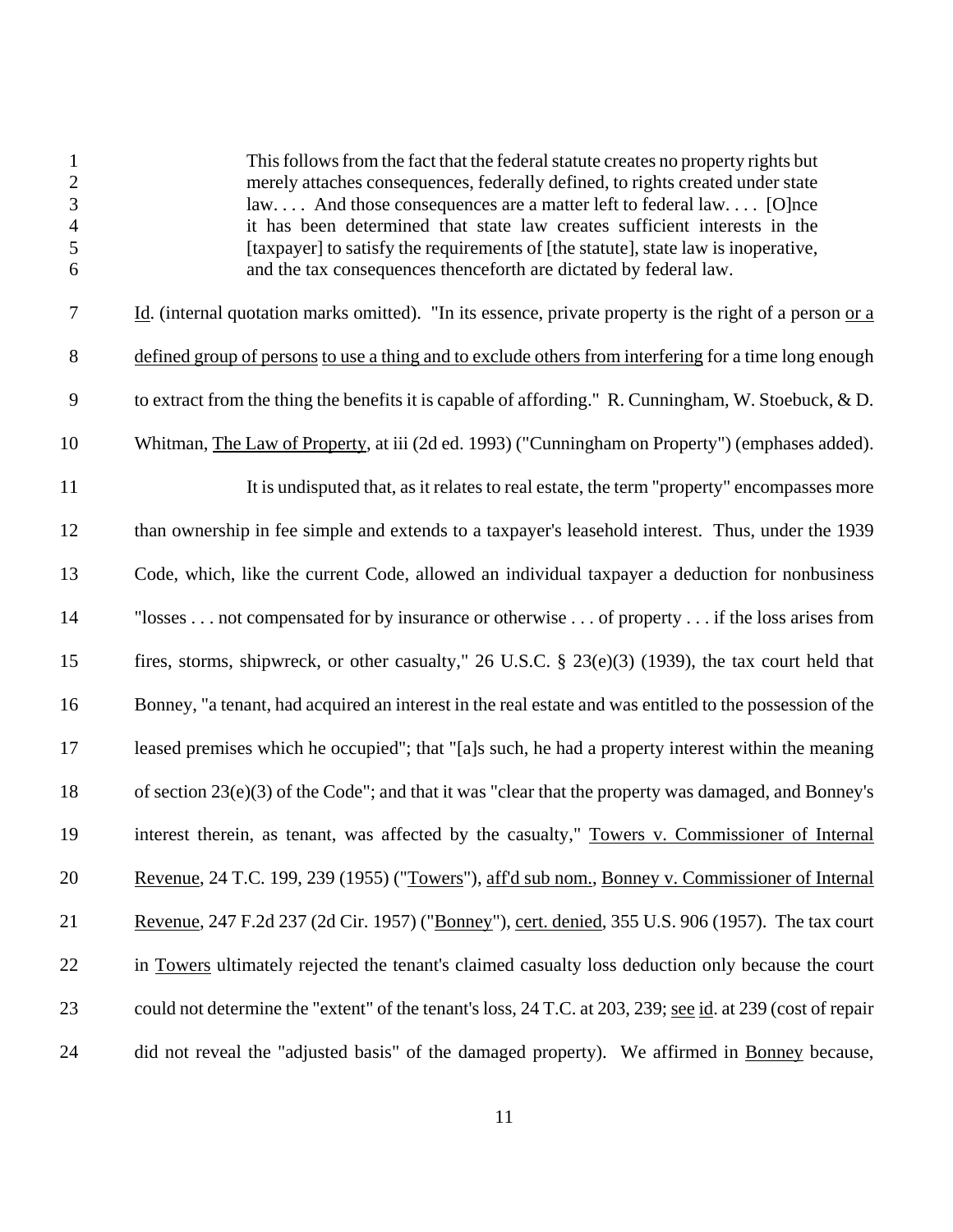although the "casualty loss affected the value of both the lessee's interest and the landlord's reversion," the loss was required to "be apportioned between them" and the evidence did not reveal the proper 3 allocation. 247 F.2d at 238; see, e.g., New Colonial Ice Co., 292 U.S. at 440-41 (as a matter of "general policy" under the federal tax laws, deductions are not transferable but rather may be taken only by the "taxpayer who sustained the loss").

## B. Cooperative Housing Corporations

 The Code defines a "cooperative housing corporation" as one in which each of the stockholders is entitled by reason of his ownership of stock "to occupy for dwelling purposes a house, 9 or an apartment in a building, owned or leased by such corporation." I.R.C.  $\S 216(b)(1)(B)$ . "As a general rule," because "a corporation and its stockholders are deemed separate entities," New Colonial 11 Lee Co. 292 U.S. at 442, losses incurred by a corporation are not normally deductible by its stockholders, see, e.g., Arata v. Commissioner of Internal Revenue, 277 F.2d 576, 578 (2d Cir. 1960); Watson v. Commissioner of Internal Revenue, 124 F.2d 437, 439 (2d Cir. 1942). Section § 216(a) of the Code, however, allows tenant-stockholders to deduct their respective shares of a co-op's mortgage and real estate interest expenses. The Commissioner argues that no other deduction with respect to a co-op's expenses should be recognized because that section does not authorize deductions for any other co-op expenses. We find this argument unpersuasive. Section 216(a) does not refer to or purport to define "property"--and indeed, as Alphonso argues (see Part I.B. above), there are other provisions of the federal tax laws that treat co-op shares the same as direct fee-simple ownership of property. As we noted in Holmes v. United States, 85 F.3d 956 (2d Cir. 1996) ("Holmes"), **Example 3** [t]he shares in the [cooperative housing] corporation confer the right to occupy

an apartment. And, under the Code, they also grant the shareholder many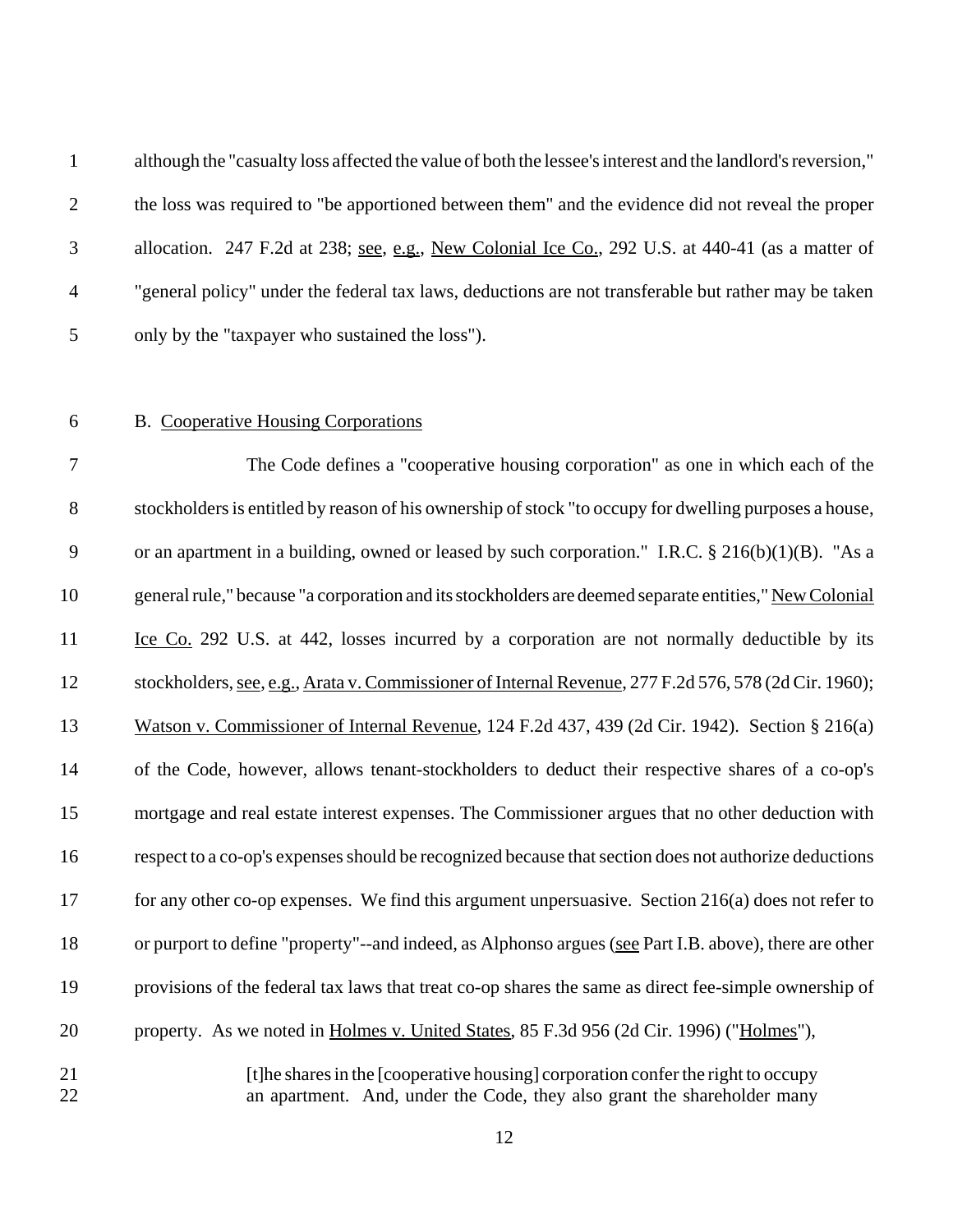other rights that are typically available only to owners of real property. Thus, 2 the Code specifically provides that stock in a cooperative housing corporation can be defined as a principal residence for the purpose of rolling over capital gains on its sale, § 1034(f), as well as for the purpose of obtaining nonrecognition of \$125,000 in capital gains on the sale of a principal residence 6 by a taxpayer over age 55,  $\S$  121(d)(3).

 Under New York law, "[t]he ownership interest of a tenant-shareholder in a co-operative apartment is sui generis." State Tax Commission v. Shor, 43 N.Y.2d 151, 154, 400 N.Y.S.2d 805, 806 (1977) ("Shor"). The interest in a cooperative apartment "is represented by shares of stock, which are personal property, yet in reality what is owned is not an interest in an ongoing business enterprise, but instead a right to possess real property." In re Estate of Carmer, 71 N.Y.2d 781, 784, 570 N.Y.S.2d 88, 89 (1988) (emphasis added). Entailing both "ownership of a proprietary lease" and a "shareholder interest in the co-operative corporation," the dual interests of the tenant- shareholder "are inseparable." Shor, 43 N.Y.2d at 154, 400 N.Y.S.2d at 806. Thus, "[n]either the stock certificate nor the lease, inseparably joined, can appropriately be viewed or valued in isolation 17 from the other." Id., 43 N.Y.2d at 157, 400 N.Y.S.2d at 808 (emphasis added).

 New York's recognition of the extent and nature of property rights in co-ops "reflects 19 the fair conduct and expectations of fair, reasonable persons." Id., 43 N.Y.2d at 159, 400 N.Y.S.2d at 809. New York law does not "ignore the manner in which economic affairs are conducted or the perception that the members of society have in conducting their affairs." Id., 43 N.Y.2d at 157, 400 N.Y.S.2d at 808.

 Consistent with these principles, this Court in Holmes rejected a taxpayer's "formalistic" contention that, because co-op shares themselves cannot be "inhabit[ed]," the ownership of co-op shares is not similar to ownership of a dwelling, see 85 F.3d at 960. In Holmes, the

85 F.3d at 960.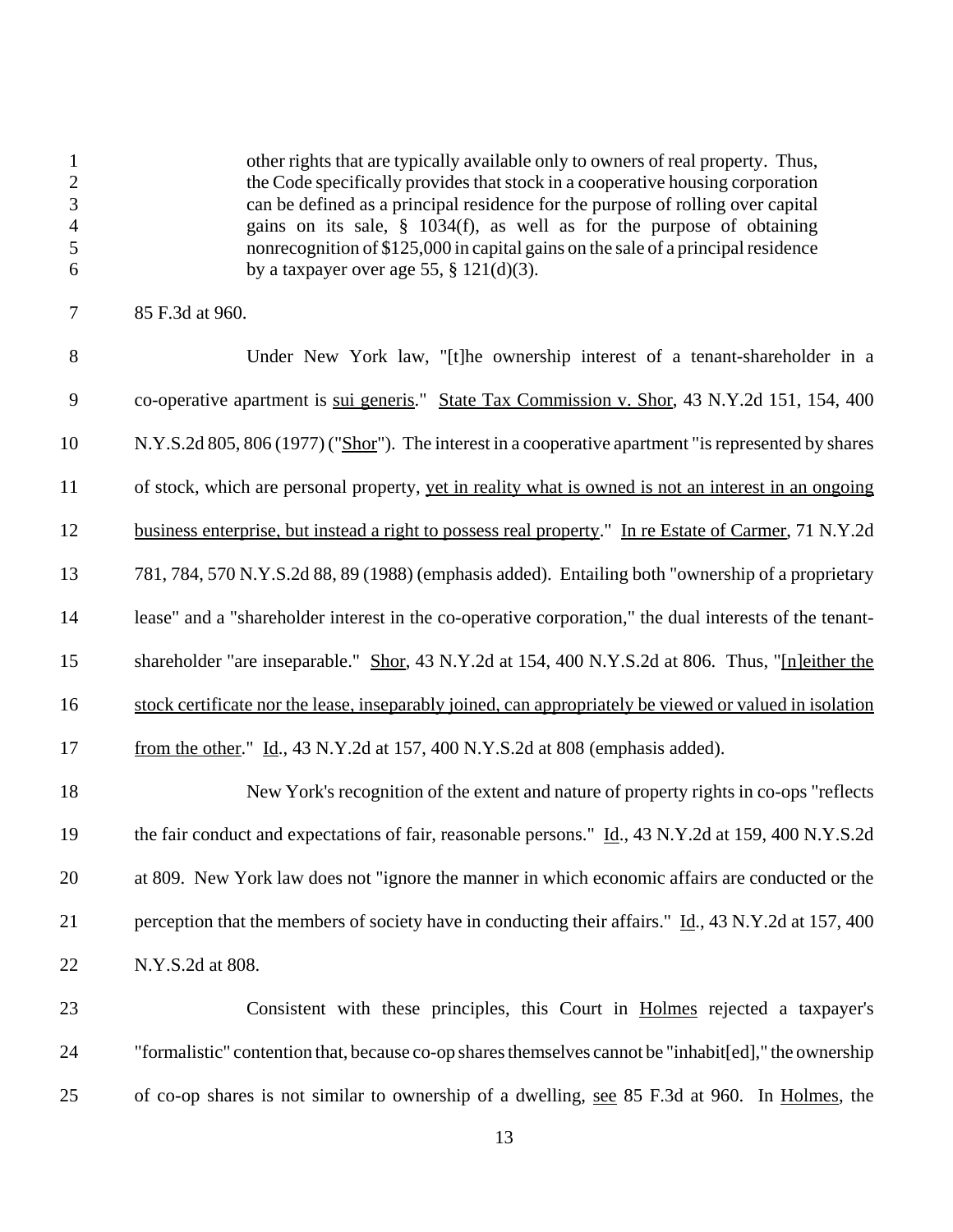| $\mathbf{1}$     | "government maintain [ed] that a co-op is a 'dwelling unit'" within the scope of I.R.C. § 280A, which                                                        |
|------------------|--------------------------------------------------------------------------------------------------------------------------------------------------------------|
| $\overline{2}$   | limits loss deductions derived from the rental of a taxpayer's personal "dwelling unit," "even though                                                        |
| 3                | the text of § 280A does not specifically include co-ops," 85 F.3d at 960. The government argued that                                                         |
| $\overline{4}$   | within § 280A's definition of "dwelling unit" as "'a house, apartment, condominium, mobile home,                                                             |
| 5                | boat, <u>or similar property</u> , and all other property appurtenant to such dwelling unit," 85 F.3d at 959                                                 |
| 6                | (quoting I.R.C. § 280A(f)(1)(A)) (emphases ours), shares of a co-op constitute "similar property," 85                                                        |
| $\boldsymbol{7}$ | F.3d at 960. We upheld the government's contention, ruling that shares in a cooperative housing                                                              |
| 8                | corporation constitute "property" indistinguishable from ownership interests in "a house, apartment,                                                         |
| 9                | or condominium, and other property appurtenant" thereto.                                                                                                     |
|                  |                                                                                                                                                              |
| 10               | C. Alphonso's Interest in the Castle Village Grounds                                                                                                         |
| 11               | The linchpin of the tax court's ruling against Alphonso appeared to be its finding that,                                                                     |
| 12               | as to the Castle Village grounds, Alphonso has no property interest whatever. It stated that                                                                 |
| 13               | [t] he model proprietary lease did not provide that Castle Village leased to                                                                                 |
| 14<br>15         | petitioner any portion of the Castle Village grounds and did not provide that<br>Castle Village granted to her any other property interest in those grounds. |
| 16               | 136 T.C. at 260 (emphasis added); <u>see also id</u> . at 259 (referring to Alphonso's "alleged property                                                     |
| 17               | interest") (emphasis added). Despite this seemingly unqualified statement that Alphonso had no                                                               |
| 18               | property interest in the grounds, the court appeared to intimate several times that Alphonso's interest                                                      |
| 19               | in the grounds was simply not sufficient. See, e.g., id. at 259-60 ("petitioner is wrong in asserting that                                                   |
| 20               | she possesses a property interest in those grounds that entitles her to a casualty loss deduction for                                                        |
| 21               | damage to those grounds") (emphases added); id. at 260 (finding that the Proprietary Lease did not                                                           |
| 22               | grant Alphonso a leasehold or easement interest, or "any other property interest in the Castle Village                                                       |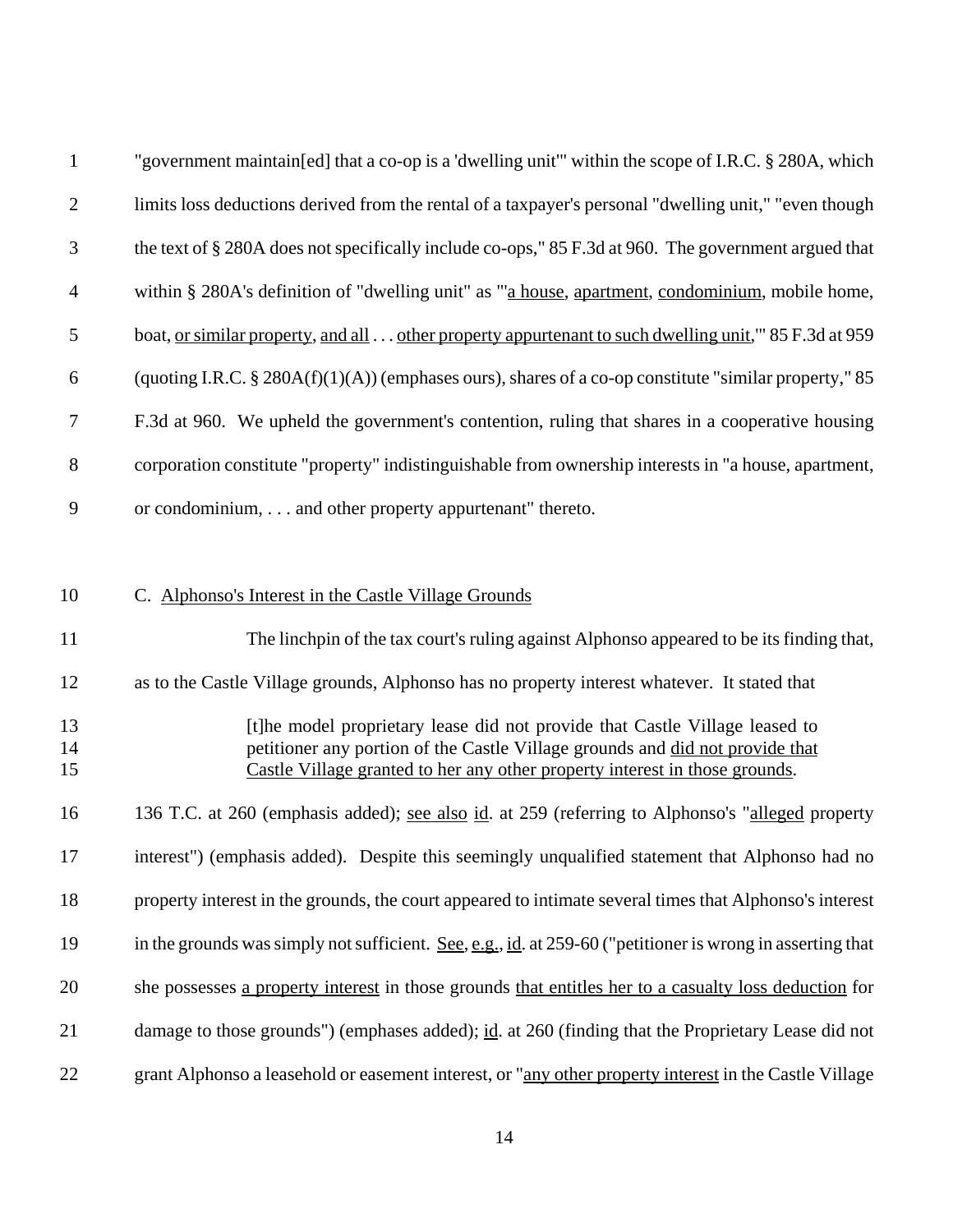grounds that entitles her to a deduction") (emphases added); id. at 261 (finding that the Castle Village 2 charter and bylaws did not grant Alphonso a leasehold or easement interest, or "any other property interest in the Castle Village grounds that entitles her to a deduction") (emphases added).

 On appeal, the Commissioner's brief is similarly equivocal, arguing that Alphonso "did not have a property interest in the retaining wall and grounds of Castle Village," and that her "limited right to use the grounds[,] . . . . which she shared with all other residents of Castle Village[] was not a property right that would allow her to claim a casualty loss for damage to the grounds and retaining wall" (Commissioner's brief on appeal at 23-24). At oral argument, however, counsel for the Commissioner declined to argue that Alphonso lacks any property interest at all in the grounds, stating "[W]e're not saying she doesn't have any rights. It's some form of a property right that she has in the grounds . . . ." (Transcript of Oral Argument ("Tr.") at 20 (emphasis added)). Rather, the Commissioner's position is that Alphonso's property interest is not "sufficient." (Id. at 12, 13, 19, 21, 22.) Counsel for the Commissioner argued that, while Alphonso has a sufficient property interest in her apartment, based on her "exclusive right to" that space, her property interest in the Castle Village grounds is insufficient because "[s]he shares" the right to use those grounds "with everyone else who 16 lives there" (id. 18.), a fact the Commissioner said was "determinative" (id.).

 However, it is clear that the Commissioner does not hold fast to such a principle. His counsel conceded that, in the case of a condominium in which the tenants owned the grounds as tenants in common, casualty loss deductions for damage to the grounds would be allowed for the tenants. (Tr 19.) This concession is consistent with the general principle that the nature of a property interest depends on the nature of the rights enjoyed by "a person or a defined group of persons," Cunningham on Property at iii.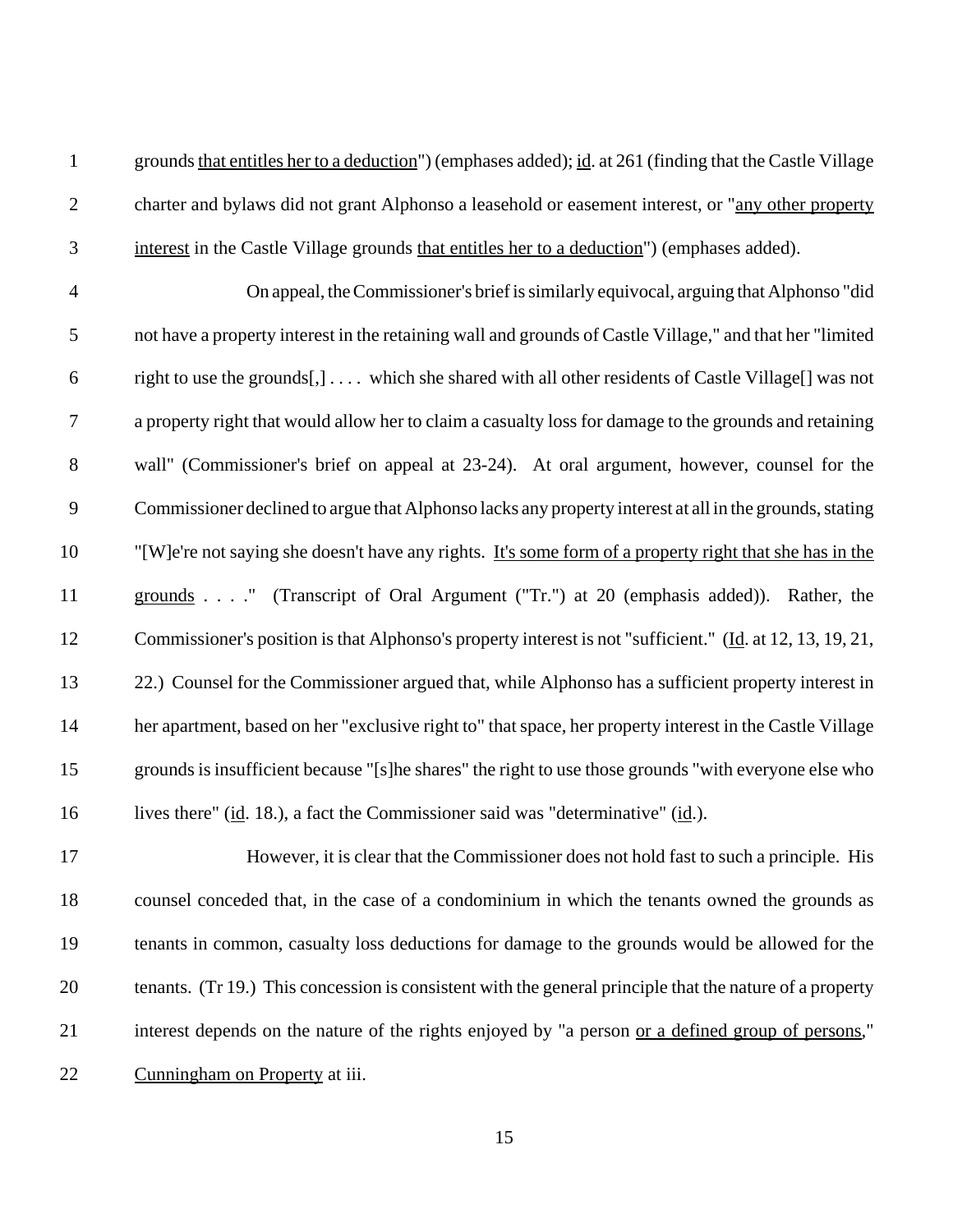New York law recognizes that a defined group of persons may have shared interests 2 that give each person a right to use the subject property, and indeed that a tenant-stockholder has a right to use the co-op's common areas. See Dhamoon v. 230 Park South Apartments, Inc., 48 A.D.3d 103, 107-08, 849 N.Y.S.2d 61, 64-65 (1st Dep't 2007) (enjoining enforcement of a co-op's attempt to prevent tenant-stockholder from using co-op building's lobby).

 As described in Part I.B. above, Alphonso had multifaceted interests under the Proprietary Lease. She had the exclusive right to reside in the apartment represented by her shares of Castle Village stock. (Proprietary Lease at 1.) In addition, the Proprietary Lease allowed her, like all tenants, to use the Castle Village grounds. The Commissioner in his brief on appeal suggests a bifurcation in the source of Alphonso's various rights in the Castle Village property--mimicking the 11 bifurcation that the tax court found was dispositive in West, i.e., that "[t]he lease . . . gave the taxpayer only the right to use the lot. . . . 'Her right to use [the lake] comes solely and entirely from her membership [in the corporation],'" 136 T.C. at 255-56 (quoting West, 163 F.Supp. at 741). Thus, the Commissioner argues that here "[t]he lease gave taxpayer the right to occupy the apartment" (Commissioner's brief on appeal at 5-6) and that "the 'house rules'" allowed "Castle Village 16 stockholders" to use the Castle Village grounds (id. at 6 (emphases added)). This description is doubly flawed.

 First, the Castle Village House Rules were expressly incorporated in the Proprietary Lease. (See Proprietary Lease at 8 ("The Lessor has adopted House Rules which are appended hereto . . . . This lease shall be subject to such House Rules which, when a copy thereof has been furnished to the Lessee, shall be taken to be part hereof." (emphases added)).) Thus, the Proprietary Lease is the source of both Alphonso's exclusive right to reside in her apartment and the rights spelled out in